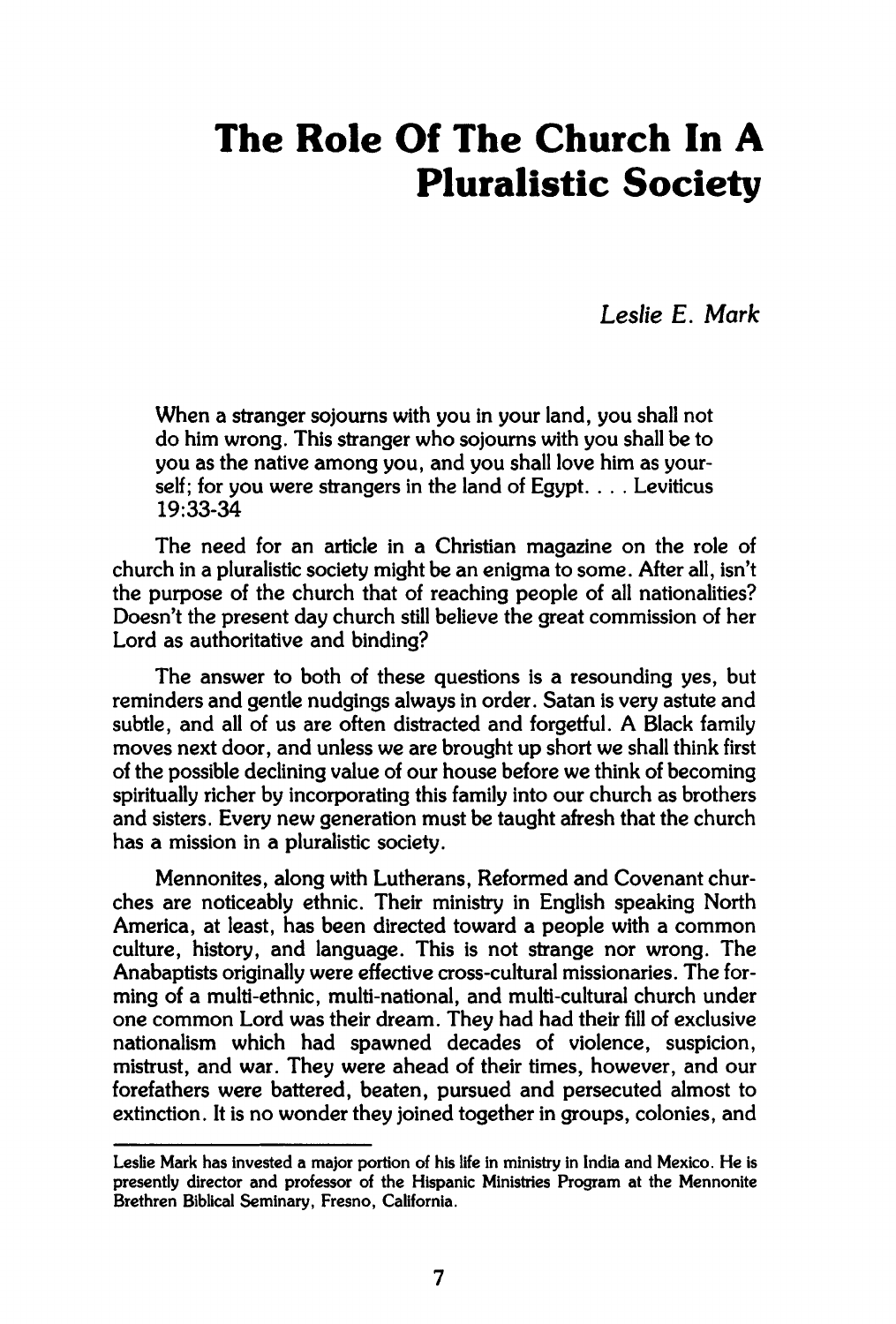**communities, weary and self-defensive. Their only protection was the strength of community. A common language began to be used. A common culture born of memories, suffering, and pilgrimage bound them together. Common ideals for which their fathers, mothers, uncles and aunts had died united them. Perhaps without realizing what was happening, they gradually evolved into an ethnic entity. Their belief that the church must be a covenanting community led them unwittingly into an unhealthy exclusivism under the guise of ecclesiological purity.** 

**From time to time some have seen this exclusivism as a dangerous introversion and have broken free, been revived, or have compensated for their embarassing provincialism by sending missionaries to foreign lands among peoples of other ethnicities and cultures. The evangelizing of people in distant lands while at the same time ignoring those of other ethnicities at one's own doors raises the questions: Is the church being duped by the devious Devil again?** 

**Today, Mennonite Brethren Christians along with everyone else living in English speaking North America are surrounded by a plurality of races, languages, customs, cultures, colors and religions. East Indians are ubiquitous in Vancouver; the French are in the majority in the cities and towns of Maine, New Hampshire and Vermont. Hispanics of various nations are rapidly becoming the majority in cities of south western United States, and Blacks are everywhere. In view of our history and our present society, what is the role of the church in these multi-ethnic countries in which God has placed us?** 

**In order to answer we must explain what is meant by "pluralism" in this context. A pluralistic society is one in which diverse ethnic, racial, religious or social groups live and maintain an autonomous participation in and development of their traditional culture within the confines of a common civilization. A good example of this in the first half of this century was the British Commonwealth of Nations. The Scottish Highlander wore his kilts and talked with a brogue. The East Indians wore their turbans. Africans dressed in tribal garb. Yet, they all thought of themselves as loyal British subjects.** 

**In like manner Christians often congregate in clusters of common languages, similar history, experience or a common race. There are congregations of Armenians, for example, who worship in their own language and according to their own ways. There are Spanish speaking, guitar playing congregations of Latins, and a few blocks away is a Ukrainian Church. In certain areas there are German Baptist congregations which lustily sing their guttaral, deep chested songs that sound frightfully military. They all live in a common civilization, but retain their curry and rice, borscht, and tamales.** 

**There is nothing wrong with this, but there can be certain dangers.**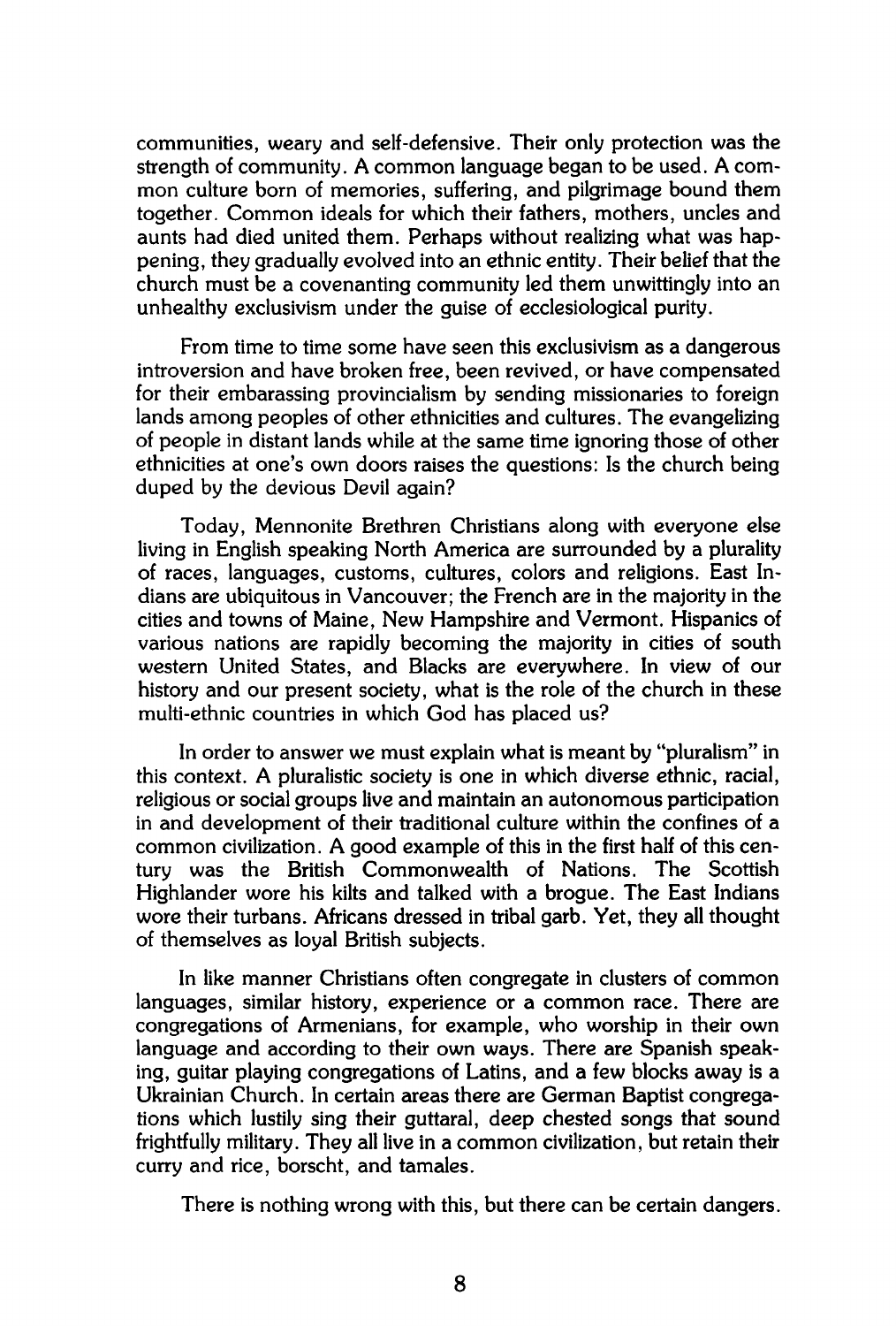**One danger is that of making culture, ethnicity, language and race more important as unifying factors than allegiance to our common Lord, Jesus Christ.<sup>1</sup> When that happens congregations and people tend to insulate themselves from others. They unwittingly and unintentionally move away from a mission of outreach in the community to an obsession with self preservation. Such a tendency almost always produces an ethnic pride and exclusivism whose end is pride and arrogance.** 

**A second danger of congregating within a single ethnicity in a pluralistic society is that of believing that patriotism toward a benevolent and adopted country is more important than loyalty and patriotism to the Kingdom of Christ to which Christians of all ethnicities should pledge their first allegiance. It is especially easy for previously persecuted Christians to half-worship nations which provide them with almost every material thing of which they were previously deprived. There are Christians who have formerly lived in atheistic totalitarian countries with nothing but fear and want. Now, they have returned to their fatherlands. The exhileration of new freedom, the generous financial bonus, and the comparative affluence of those who have never experienced it is almost overwhelming. Who wouldn't be eternally grateful and indebted to such a magnanimous benefactor? And with this gratitude also comes the temptation to place one's trust more in a human government than in God.** 

**On the other hand, there are those who have never experienced the former sufferings of their fathers and feel that certain rights are denied them in a new country. These people tend to create a romantic patriotism and dreamy confidence toward the country of their origin. The end product of either kind of thinking will be a greater willingness to die for the earthly nations than for the supra-national people of God.** 

**In short, the church which rises above the color of a man's skin, his language and his seeming excentric idiosyncracies and accepts him as an equal brother is the church that reveals the love of Christ most. As true Christians we are church members and citizens of a nation whose king is Christ and whose constitution is the Holy Bible. We are of many cultures and maintain our distinctive food, history, and language. Yet, we live within the confines of a commonwealth of heaven that supersedes our earthly national citizenships.** 

**If it is not ideal to separate ourselves into ethnic enclaves as Christians, how should we live as Christian Church members? The Apostle Paul answers that question by pointing us to God's purpose for the church:** 

**God has given us the wisdom to understand fully the mystery, the plan he has pleased to decree in Christ, to be carried out in the fullness of time: namely to bring all things in the heavens**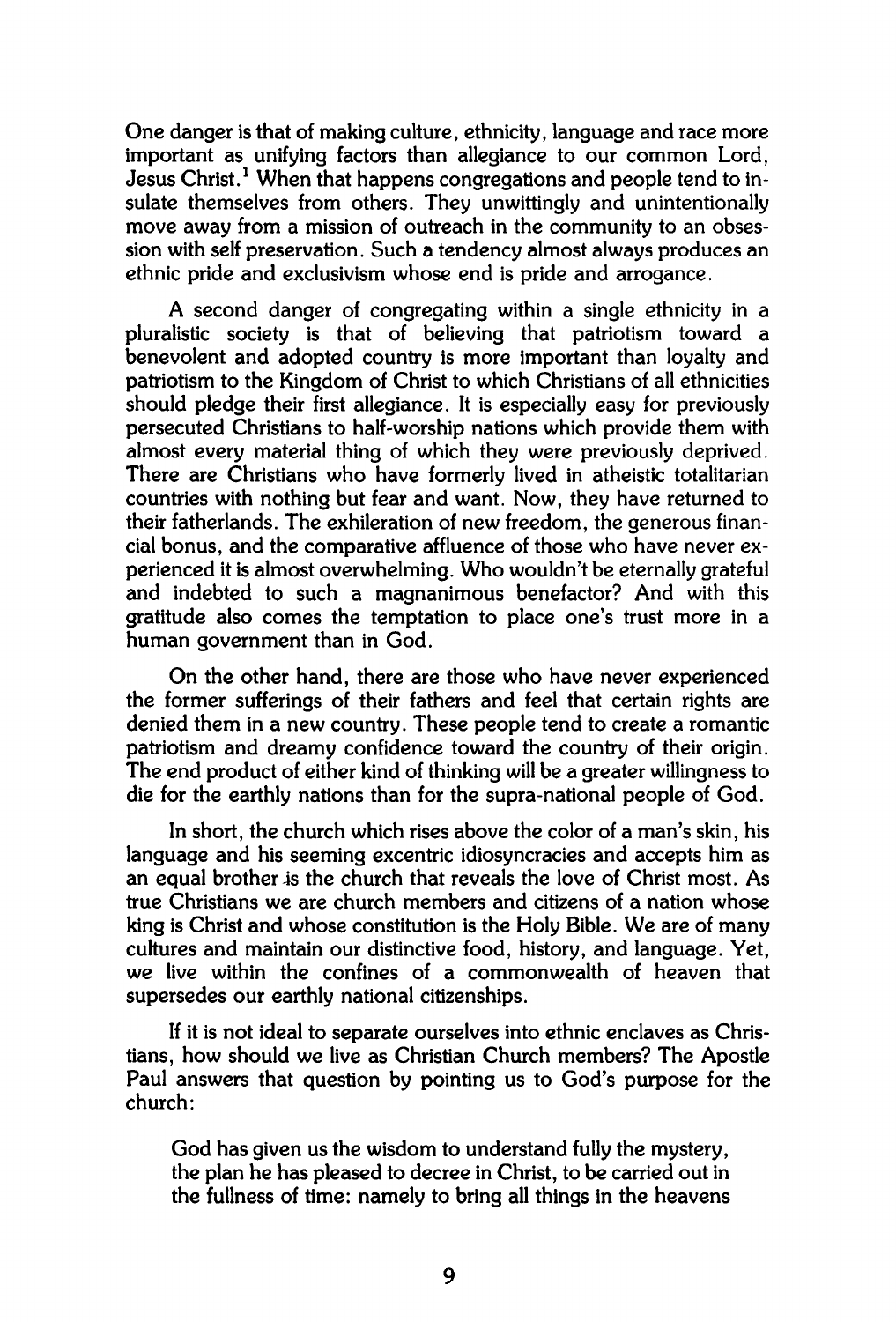**and on earth into one under Christ's headship (Eph. 1:9-10, NEB).** 

**God's purpose throughout all of human history is that of forming a new people of all ethnicities, cultures and nationalities under Christ's sovereignty. The unifying factor in this new people is the person and authority of Jesus Christ. The instruments God uses are Christians of all cultures working together for this one purpose. This new people which exists in a continual reformation is a pluralistic kingdom which supersedes yet finds itself within the confines of existing nations. When Christians recognize this kingdom and submit to its sovereignty and mission — and it is impossible to be a true Christian without submitting to them — ethnic distinctives, language differences, and cultural idiosyncracies are retained but become subservient to the central person and mission. Instead of dividing the church they unify and enrich it.** 

**All this leads to the meaning of "culture" from a Biblical point of view. "Culture" is a term which designates the activity of man by which he fulfills the creation mandate given to man. Man was created and placed on the earth to have dominion over it and subdue it for God (Gen. 1:27-28).<sup>2</sup> We are created in God's image to serve as viceroys over the earth under his supervision (Heb. 2:5-9). The vicissitudes of history depended upon the deeds of man. Man is to study and interpret the meaning and purpose of the world. He is to restore it to the original glory from which it fell, dedicate it anew to God, and rule over and utilize it for God.<sup>3</sup>**

**This mandate is given to the entire human race. It cannot be done under God's authority and supervision nor for Him, however, until those who do it are reconciled to Him and to one another under Christ's lordship. The reason for racial discrimination, ethnic exclusivism, separating nationalism, and the endless dialogue about the comparative values of socialism and capitalism is that men are competing for control of others in their world. But human being are equals, and only God has the right of authority over those made in his image.<sup>4</sup> The church is supposedly the only people who have submitted to the sovereign purposes of Christ.<sup>5</sup>**

**What does all this mean to Mennonite Brethren? It means that we must transcend our cultural traditions which prevent us from converting our church in North America into a multi-ethnic body. One of our distinctives is the concept of the church as a covenanting community. A covenanting community consists of people who agree together to live congruently with certain mutually accepted rules. An infraction of those rules ideally results in discipline, temporary ostracism or expulsion from the group. This concept is a noble ideal, but is it possible to have such a community without tyrannically usurping the authority over equals that belongs only to Christ? Is such a community possible without its tradi-**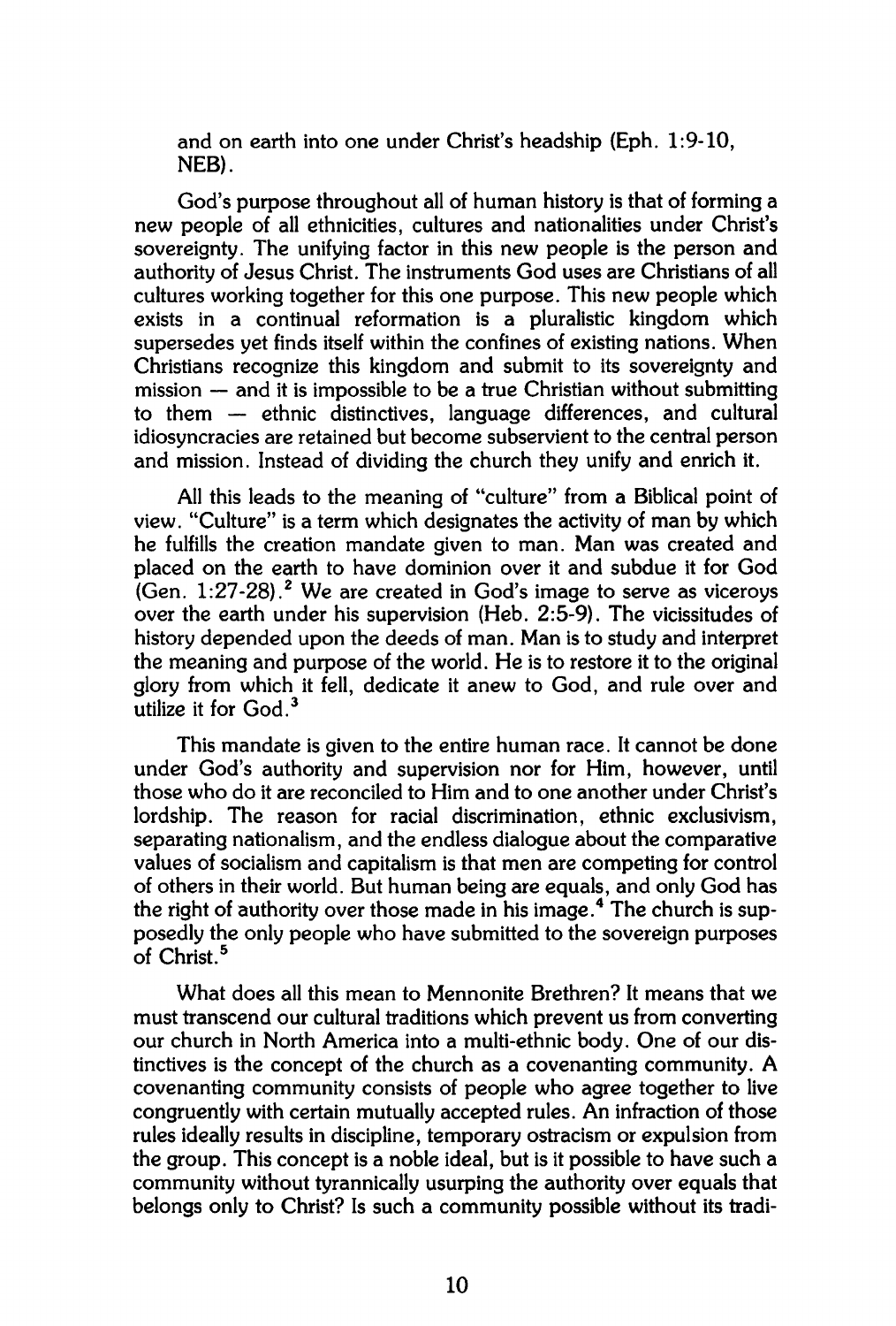**tions and rules evolving into law? Can such a community avoid constructing buildings and institutions to keep non-conformists out instead of incorporating them into the fellowship? Does such an exclusive society create inner cliques that themselves become exclusive?<sup>6</sup>**

**Without a constant vigilance and repeatedly returning to our ideals on the part of all, people of other tradition and ethnicities are reluctant to enter the inner ring. They gain the impression that they are not really part of the "in group". They are likely to live under a cloud of pending disapproval for committing an infraction of a law, tradition or custom of which they were not aware. In short, there is the danger of identifying the cultural distinctives of the group with Christianity. An illustration is in order.** 

**Recently a couple whose culture and race are not Anglo/Nordic but who speak only English visited a Mennonite Brethren Church. They were attracted to it, but were politely informed that there was a church of their own culture nearby where they would feel more at home.** 

**"Thank you very much," was the gracious reply, "but we don't speak the language of the people there."** 

**This incident could have been a sincere desire to help, but when it was repeated for three consecutive Sundays, the couple concluded that that church believed that ethnic purity was a Christian value and a requirement for membership. Of course they did not return.** 

**A young couple would like to become members of a church. The husband is already a member of the denomination but his wife is a Roman Catholic. She has submitted herself to Christ as Lord, does not believe in the saints, the Virgin Mary as co-redemptrix nor intercessor with Christ, nor in the authority of the Pope. Her desire is to be baptized as Christ, but she is not willing to join the church. She observes that to join the church means she must direct her love and loyalty principally to the local church members. She already does this, but is reluctant to limit her love only or especially to Christians. She is well aware of Paul's admonition to do good to all men, and especially, to those of the household of faith. The question of Jesus, "Why should God reward you if you love only the people who love you?" is most emphatic. Consequently, she is excluded from the Table of the Lord and the inner sanction of the brotherhood. Can a covenanting community that has difficulty distinguishing its own ideals and culture from the cosmopolitan ideals of the truly catholic church be effective in its missionary mandate to all peoples?** 

**It is a difficult thing to distinguish culture from Christianity. Unless it is done, however, churches are bound to exclude some peoples whom God has accepted. Exclusivism and discrimination is an integral element of the believers' church, but how exclusive should this be?<sup>7</sup>**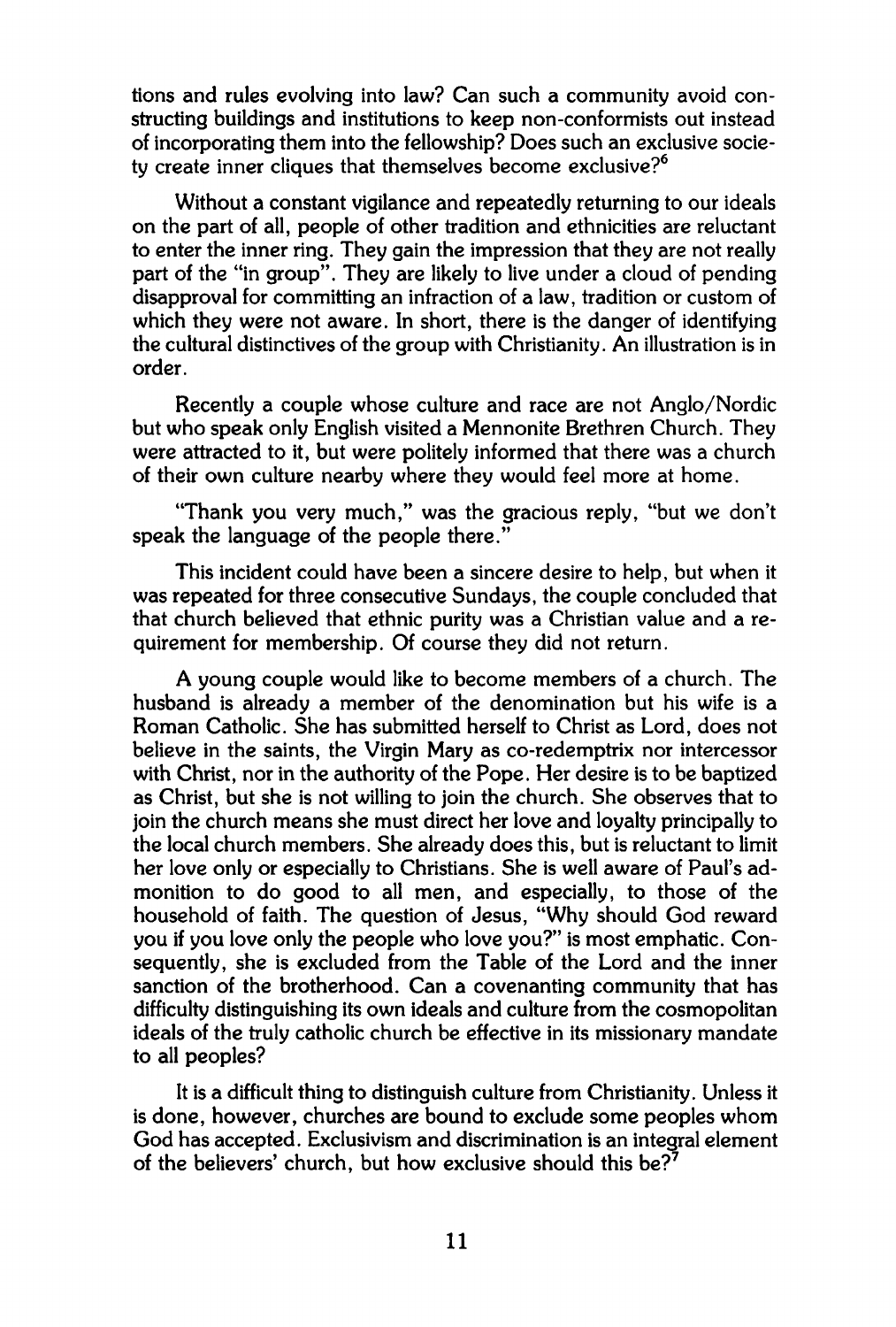**For some, speaking of the official language of the country is a Christian requirement to be applied to those who come from an ethnic background other than that of the church in question. This issue has been rather successfully resolved within the framework of the Mennonite Brethren constituency in the North Kildonan Church in Winnipeg, Canada where the sermons are in both, German and English. This seems to be acceptable. One wonders, however, if the German and English languages are more Christian than French or Spanish. Multilingualism is admittedly not ideal, but we do well to remember that in the synagogues of Jesus' day there were Jews who no longer could speak Hebrew. So an Aramaic translator interpreted both texts and sermons.<sup>8</sup> Multilingualism did not begin with twentieth century America.** 

**There really is a need for a greater understanding of cultures and a greater tolerance among Christians. Edward T. Hall is right when he warns that there are no national technological solutions to the crises of the population explosion and of man's relationship to himself, to his ideas, to those around him, and to the many cultural groups that inhabit the earth.<sup>9</sup> All of us must begin to break out of the confining limitations imposed by our institutions, our philosophies, and our cultures. Hall claims that this can be done only when we "recognize and accept the multiple hidden dimensions of the nonverbal side of life."<sup>10</sup> It is the old story of actions speaking louder than words.** 

**The Church in a pluralistic society cannot long endure if it concentrates on making itself into a group of believers who covenant together to guarantee conformity to a man-made righteousness which coincides with tradition.<sup>11</sup> Tenatiously holding to tradition to ensure self preservation is self defeating. Jesus himself taught that anyone who seeks to save his own life will lose it, and he who loses his life for the sake of the gospel will save it. If the tradition that the church wishes to preserve is obedience to the Great Commission of Christ without preoccupation for self preservation, it will be preserved, and it will thrive. The reason for this is that the church's reason for being is to reach out into pluralistic societies to incorporate people into the multi-ethnic body of Christ. The Apostle Peter even hints that the completion of this task will hasten the return of Christ.<sup>12</sup> The church exists as a people who dedicate themselves to the reconciliation of peoples from all cultures. It exists as Christ's body to show to all men and spiritual rulers and powers in the non-material world that all ethnicities can and must be incorporated together into a new nation, family, and people.<sup>13</sup> The church is to consist of congregations with a diversity of equals. This requires that we all acquaint ourselves with the cultures of those we consider strange. After all, oddity is only in the eye of the beholder.** 

**The sin of ethnic exclusivism seems symptomatic of two basic fears: the fear of losing traditional and nostalgic values, and the fear that moral goodness would be endangered if the predominant and original ethnic**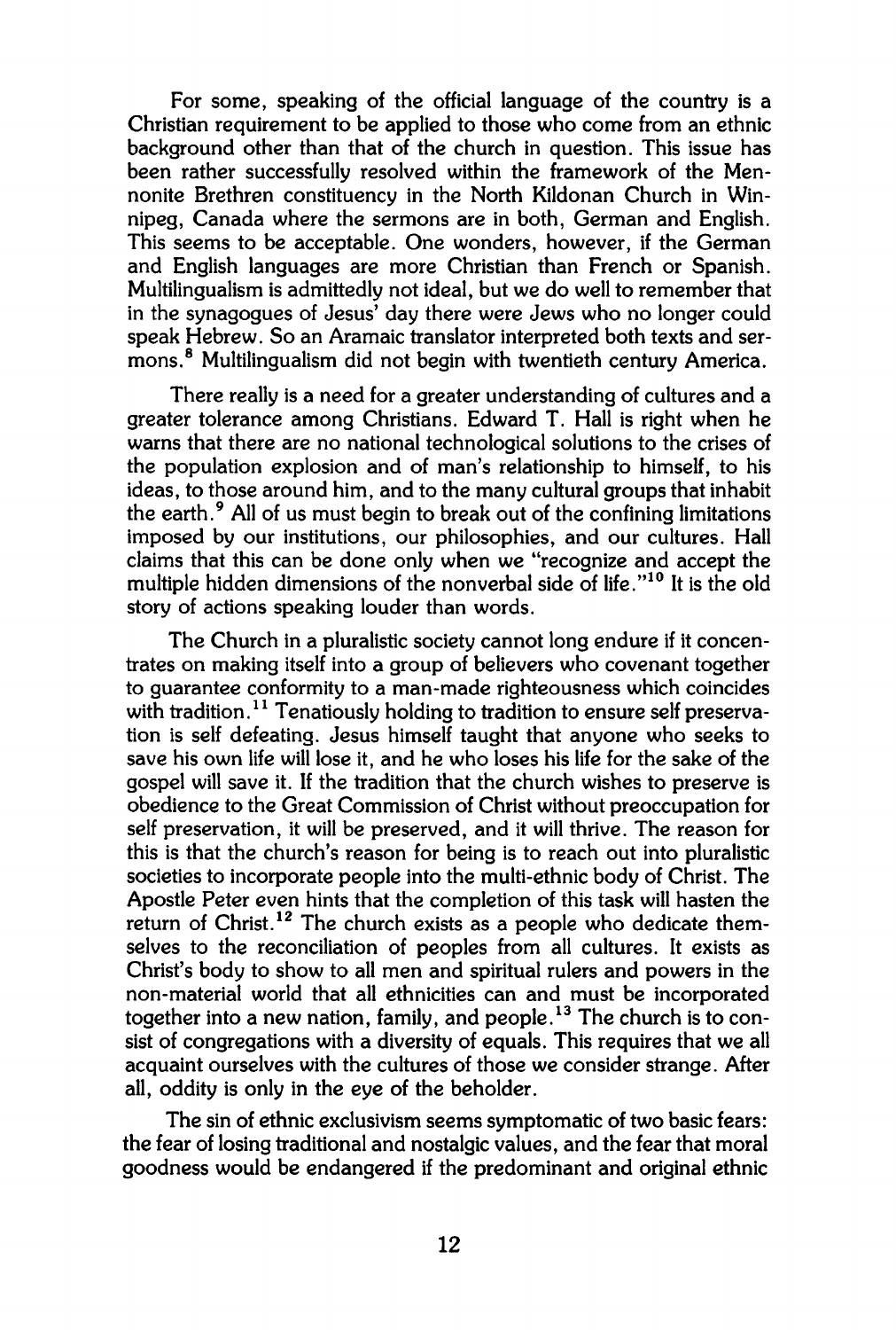**group became a minority. These fears inevitably cause people to be unduly critical of themselves and others.<sup>14</sup> The most effective way to avoid this subtle paralysis is to become obsessed with the truth which the Holy Spirit spoke in addressing the same problem in the early church:** 

**But now in Christ Jesus you who once were afar off have been brought near in the blood of Christ. For he is our peace, who has made us both one and has broken down the dividing wall of hostility (Ephesians 2:13-14).** 

**Communicating the Gospel cross-culturally in a pluralistic society is the mission of the church. This is our calling. It requires hard work, a fertile imagination, a deliberate effort to know people of other cultures well, a firm obsession to incorporate them into the body of Christ, an unwavering belief that without this they are lost forever, and the firm conviction that the instrument of our peace is disinterested love.** 

**And now for some practical models. The North Kildonan M.B. Church conducts bilingual services regularly in German and in English as well as providing services for the Vietnamese in their language. This is all done in the same facilities.** 

**In Los Angeles a Baptist Church has congregations of several different races and languages meeting at different hours of worship under the leadership of their own ethnic pastors. This, too, takes place successfully in the same building.** 

**The Richmond Bethel Mennonite Brethren Church in Vancouver, B.C. meets in one multi-purpose church building along with congregations of people from the Far East. Their worship services are conducted in each group's own language and according to their own culture.** 

**Eddie and Ruth Carter, a Black couple, and Treatre Thumith, my wife's sister, served in both Black and White Churches in the U.S., Canada, and the Antilies Islands for twenty six years as a full time interracial interdenominational team. Today the Carters serve in a Midwestern church of Blacks and Whites.** 

**Mennonite Brethren share in the French ministry in Quebec, the Portugese work in Winnipeg, the large radio ministry in Manitoba to the Low German speaking people, and a Mennonite Brethren church in Denver, Colorado has special ministries to single mothers, divorcees, foreigners, and drug addicts and other suffering people.** 

**Attitudes and practices of inclusivism within the church are from God. All exclusivism based on racial, language, or cultural differences is from the Adversary. The realization of a true universal brotherhood is not easy, but it is God's ideal and should be our endeavor.** 

**To be the Church in a pluralistic society means that we rise above**